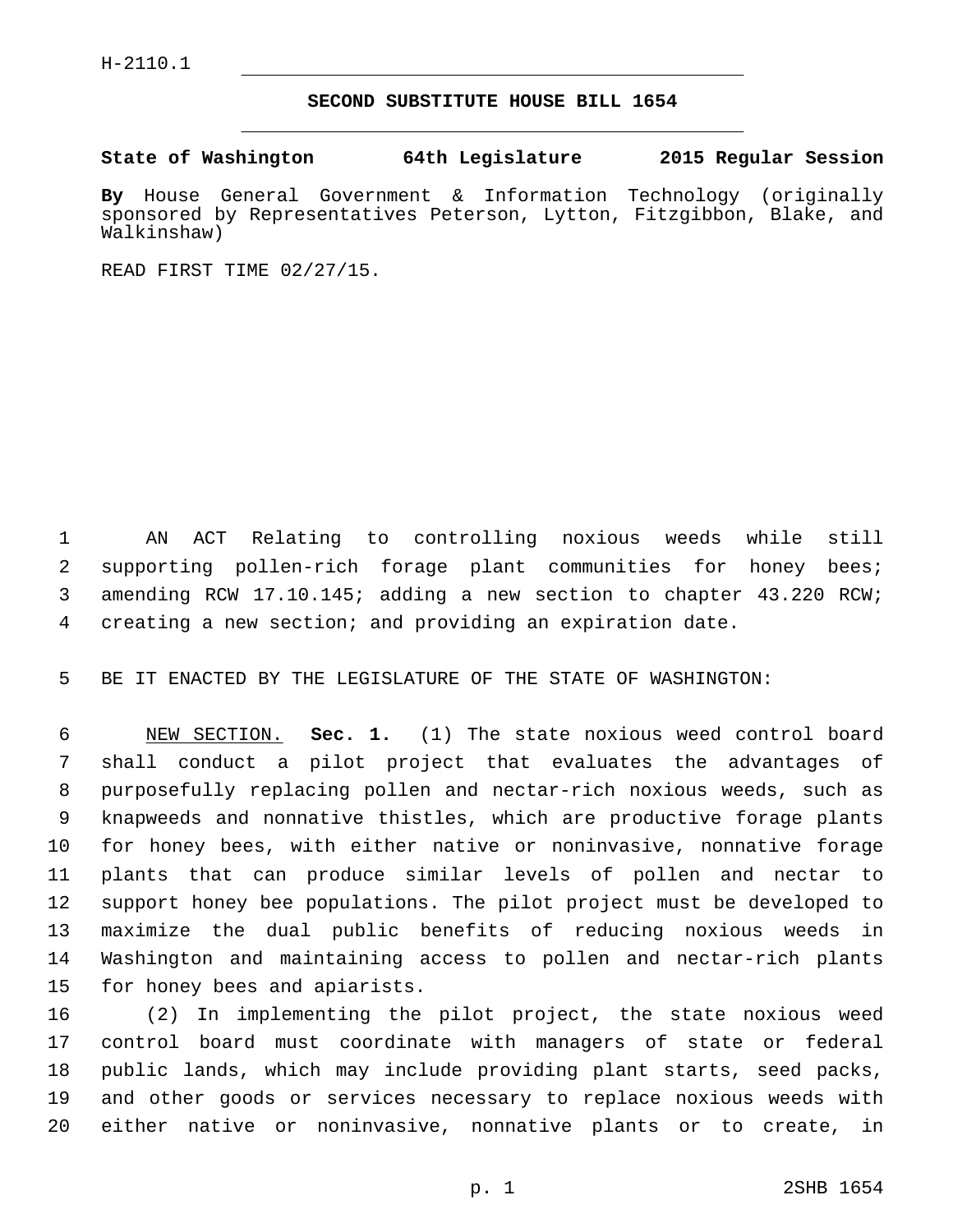conjunction with noxious weed control efforts, new forage patches for 2 honey bees and other pollinators.

 (3) The implementation details of the pilot project required by this section are at the sole discretion of the state noxious weed control board, including the selection of pilot project partners and participants. However, if possible, pilot project partners should be located in both eastern and western Washington.7

 (4) The state noxious weed control board must issue a report to the legislature, consistent with RCW 43.01.036, that outlines the successes and challenges of the pilot project, including the development of the tools in this subsection. This report must be 12 presented by October 31, 2017, and include:

13 (a) A description of the following tools:

 (i) A list of suitable pollen-rich forage plant alternatives to noxious weeds, taking into account traits such as nectar and pollen quality, bloom succession, growth requirements, and habitat type.

 (ii) A list of seed and plant start suppliers that may be able to provide pollen-rich forage plant alternatives to noxious weeds.

 (iii) A matrix, based on the pilot project, to provide guidelines to land managers when replacing noxious weeds or creating new pollen-21 rich forage patches;

 (b) An assessment scale that may be used by public land managers and the apiary industry to rate the usefulness of the tools described 24 in this subsection.

 (c) Any recommendations for extending the pilot project or using the lessons learned as part of Washington's overall noxious weed 27 control strategy.

28 (5) This section expires June 30, 2018.

 **Sec. 2.** RCW 17.10.145 and 1997 c 353 s 18 are each amended to 30 read as follows:

 (1) All state agencies shall control noxious weeds on lands they own, lease, or otherwise control through integrated pest management practices. Agencies shall develop plans in cooperation with county noxious weed control boards to control noxious weeds in accordance 35 with standards in this chapter.

 (2) All state agencies' lands must comply with this chapter, regardless of noxious weed control efforts on adjacent lands.

 (3) While conducting planned projects to ensure compliance with this chapter, all agencies must give preference, when deemed